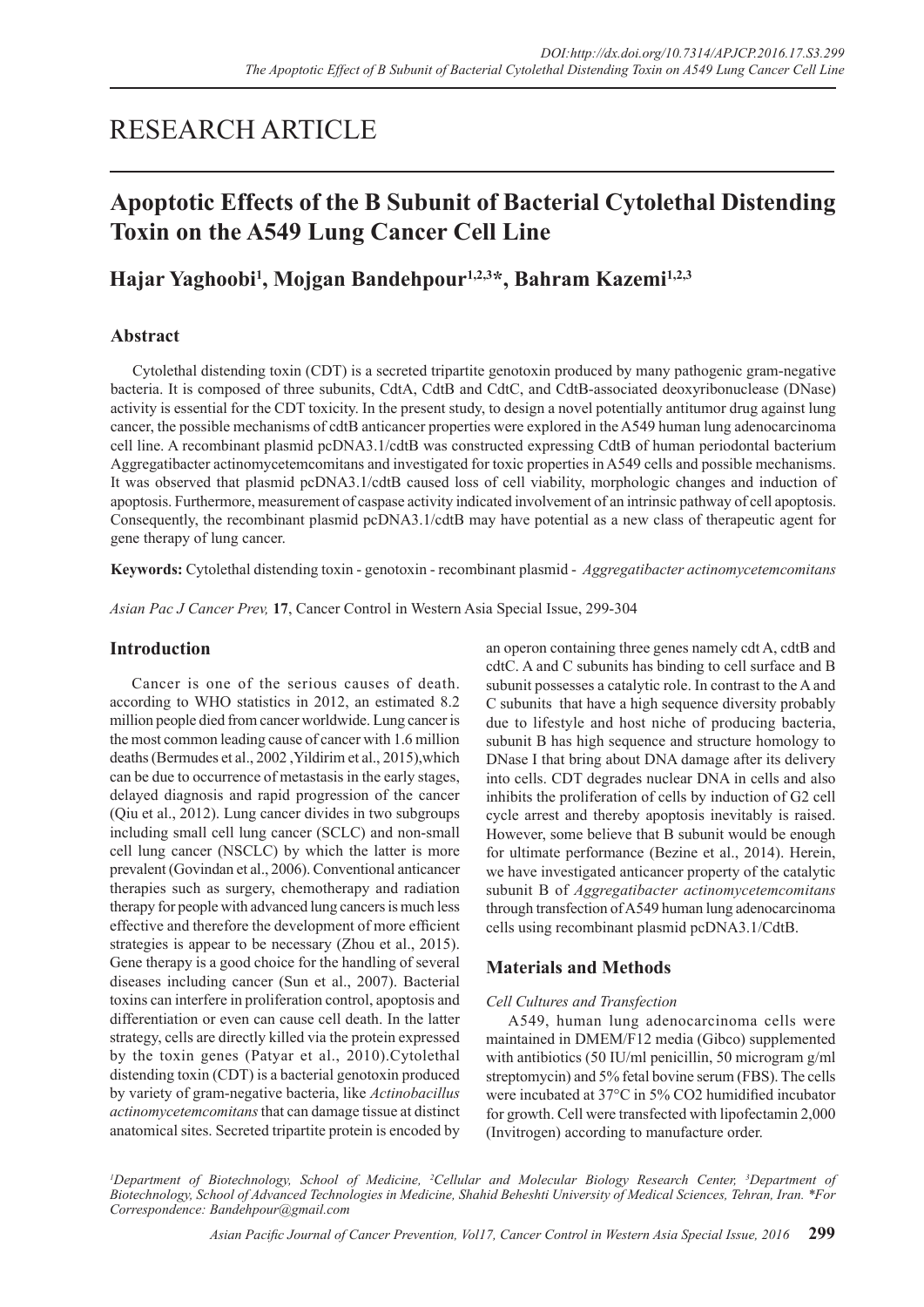#### *Hajar Yaghoobi et al*

#### *Plasmid construction*

*Aggregatibacter actinomycetemcomitans* 852bp fragment encoding catalytic subunit CdtB was synthesized according to the nucleotide sequences available from the National Center for Biotechnology Information (NCBI) database and subcloned into pcDNA3. 1+ vector using XhoI and XbaI restriction enzymes and made pcDNA3.1/ cdtB. Construct was selected in E. coli Top10 and Plasmid DNA was isolated using an Accuprep®Nano-Plus Plasmid Mini Extraction Kit (BIONEER, Korea). Construct was verified by PCR using universal and specific primers and DNA sequencing. Primers used in this study are listed in Table 1.

#### *Cytolethal distending toxin (CDT) transcription assay by RT-PCR*

Twenty-four hours before transfection of cells, A549 cell line were seeded into 6-well plates at a density of  $0.6 \times 10^6$  cell/well per well then treated with pcDNA3.1/ cdtB. After 12 h, 24h and 48 h, total RNA was extracted from similarly control and transfected cell line using Total RNA Purification Kit (Jena Bioscience, Germany), cdtB mRNA was changed to cDNA using Rocket Script RT Premix and poly-dT primer as reported by the manufacturer (BIONEER, Korea), then amplified by PCR using specific primers.

#### *Observation of morphologic changes in intoxicated cells using invert fluorescent microscopy*

A549 cells  $(5 \times 105 \text{ cells/well})$  were seeded into 12-well plates and treated with pcDNA3.1/cdtB After 24 h, 48 h and 72 h the cells were analyzed and photographed by JULTM Smart fluorescent cell analyzer .

#### *In vitro Cytotoxicity assay*

#### *Evaluation of cell proliferation by MTT Assay*

The number of viable A549 cell line after transfection was evaluated by the MTT (3-[4, 5-methylthiazol-2-yl] -2, 5-diphenyl-tetrazolium bromide) assay in the manner of Sargent and Taylor(Sargent and Taylor, 1989).Briefly, cells were seeded into 96-well plate  $(2 \times 104 \text{ cells/well})$ and twenty-four hours kept for attachment. Set of plated cells was transfected in triplicate and this treatment was carried out on cells with minimum of 75% Confluence, after 24, 48, and 72 hours. 10 μl of MTT  $(5 \text{ mg/ml})$  was added on to each well and incubated for 3h at 37**<sup>o</sup>** C in a 5% CO2 incubator. After completing the incubation

the MTT solution was removed and 100 μl of dimethyl sulfoxide (DMSO) was added to each well to solubilize the formazan. The absorbance at 570 nm was determined by ELISA reader. The reduction of cell proliferation (%) was calculated using the following formula: cell inhibition  $(\%)$  $=$  (1-A570of treated cells/A570 of control cells)  $\times$ 100%.

#### *Evaluation of A549 cell count and viability by trypan blue dye.*

A549 cells were plated in 6-well plates  $(0.6 \times 10^{6}$ cell/ well), incubated for 24 hours then were treated with pcDNA3.1/cdtB as described in the MTT assay. Following incubation, in a humidified 5% CO2 incubator at 37°C for 48 hr, the supernatant pool was collected and adherent cells were trypsinized and collected. Cell viability was performed by the dye exclusion test with 0.5% trypan blue using a hemocytometer. Both viable and nonviable cells were counted. A minimum of 200 cells was counted for each data point in a total of five microscopic fields.

#### *Necrosis and apoptosis assay*

#### *DNA Fragmentation analysis*

Briefly, the cells were plated in 6-well plates  $(0.6 \times 10^{6}$ cell/well), incubated for 24 hours, and then transfected with pcDNA3.1/cdtB or pcDNA3.1 for 48 hours in the absence of serum. After washing the cells twice with PBS, adherent cells were trypsinized and were harvested then lysed in 200 μl cell lysis buffer by stirring with a wide-bore pipette tip. 10 μl RNAase A solution was added, mixed well and incubated at 37°C for 120 minutes. After adding phenol / chloroform and centrifugation, the supernatant was collected and treated with 1000 μl of 100% ethanol for overnight. Centrifuge was performed at -4 °C for 10 minutes at 13,000rpm. The supernatant was discarded and treated with 100μl 75% EtOH by gently mixing. After centrifugation (2 minutes at 13000rpm), the supernatant was discarded and the pellet was air dried. The DNA pellet was dissolved in 30μL TE buffer (100 mM Tris-Cl pH7.4 and 10 mM EDTA pH8.0) and incubated for 1 hour at 37°C. The fragmented DNA was resolved on 2% agarose gels and electrophoresed for 180 minutes at 30 V and the bands were detected by UV light and documented by photography.

*Terminal deoxyribonucleotidyl transferase-mediated dUTP nick end labeling (TUNEL) assay.*

Table 1. List of Primers Used to Confirm Cloning and Expiration cdt B

| Primer             | Sequence                          |
|--------------------|-----------------------------------|
| Specific (CdtB)    | F: 5'-ACCATGCAATGGGTAAAGCAATTA-3' |
| Specific (CdtB)    | R: 5'-CACGAACAAAACTAACAGGAAAAT-3' |
| Universal pcDNA3.1 | F: 5'-TAATACGACTCACTATAGG-3'      |
| Universal pcDNA3.1 | R: 5'-TAGAGGCACAGTCGG-3'          |
| $RT-PCR(Cdt B)$    | F: 5'-CAACAACACAATTCCAACCC-3'     |
| $RT-PCR(Cdt B)$    | R: 5'-GGCGATACCTGTCCATTCTT-3'     |
| $RT-PCR(B-actin)$  | F: 5'-GCATGGGTCAGAAGGATTC-3'      |
| $RT-PCR(B-actin)$  | R: 5'-GGCTACTTAGGGTGAGGATG-3'     |

**300** *Asian Pacific Journal of Cancer Prevention, Vol 17, Cancer Control in Western Asia Special Issue, 2016*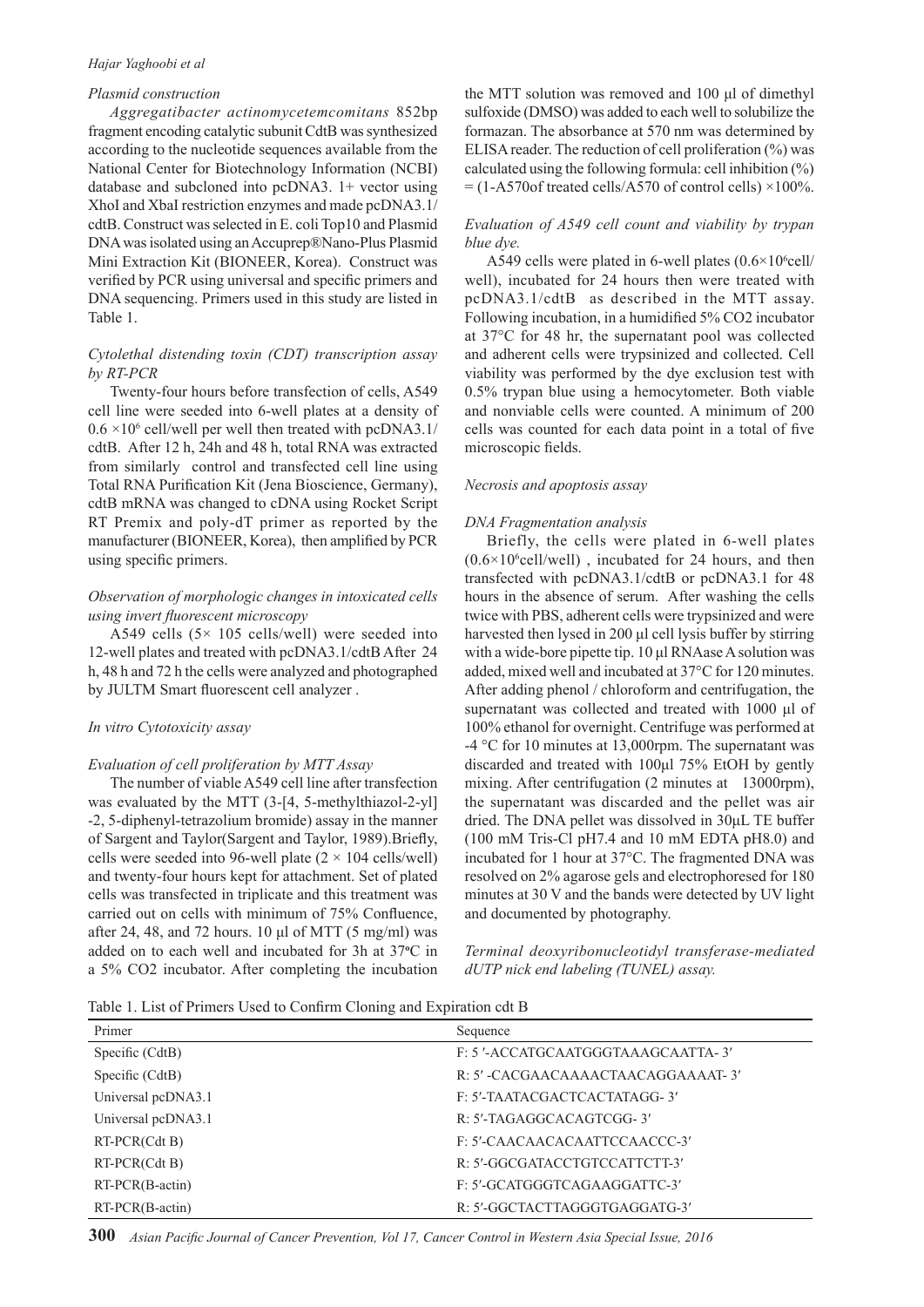

Figure 1. Verify Cloning cdtB into pcDNA3.1. and Expression of CdtB in Transfected Cell. A: Amplification of cdtB by Specific Primer (lane1) and Universal Primer (lane2). B: Expression of cdtB in A549 Cells Identified by RT-PCR. B-actin Served as Internal Control.1: Cell, 2: Treated with pcDNA3.1, 3: Treated with pcDNA3.1/ cdtB

Tunel (terminal deoxynucleotide transferase [TdTJ-mediated digoxigenin-uridine triphosphate [dig-UTP] nick-end labeling;) was performed to measure 3'-hydroxyI ends of DNA fragments formed during programmed cell death ( i.e., apoptosis). A549 cells were plated in 6-well plates and treated with pcDNA3.1/cdtB and incubated for 36h at 37<sup>o</sup>C in a 5% CO2 incubator. Control or apoptosis-induced cells were trypsinized,

collected, then centrifuged (5 min, 2000 rpm) and resuspended in 100 μl PBS (phosphate buffered saline). Cells added to the poly-L-lysine-coated slides and fixed in 4% paraformaldehyde at room temperature for 20 min. To detect nuclei with DNA fragmentation, a TUNEL-staining method was performed using a DeadEnd™ Colorimetric TUNEL System (Promega Corporation, Madison, WI, USA) according to the manufacturer's instructions. Finally the cells on the cover slip were dehydrated, and observed under a light microscope.

#### *Cell cycle analysis*

Cells were harvested by trypsinization, suspended 2  $\times$ 10<sup>4</sup> cells in 0.5 mL PBS and aspirated several times to obtain a mono-dispersed cell suspension with minimal cell aggregation. Then they were fixed for 20 min on ice with 4.5 mL of 70% ethanol and kept for at least 2 h at 4°C . Ethanol thoroughly was decanted by centrifugation for 5 min at 300g and subsequently resuspended in 0.5 ml of propidium iodide (PI) solution (3.8 mM sodium citrate, 0.3% NP40, 0.05 mg ml−1 PI, 0.02 mg ml−1 RNase) in PBS for 2 h at 4°C. Flow cytometric analysis was performed using a flow cytometer (Partec CyFlow Space, Germany). The distribution of cells in different cell cycle phases was analyzed using Flomax software

#### *Caspase 9 assay*

In brief,  $0.6 \times 10^6$ cells per well of 6-well plate was seeded and kept overnight for attachment. Next day cells were transfected with pcDNA3.1/cdtB and incubated for 36 h. Following incubation, control and toxin treated cells were harvested resuspended in 50 μl lysis buffer and



Figure 2. Inhibition of A549 Cell Proliferation by pcDNA3.1/cdtB in a Time Dependent Manner. A: Morphology of A549 Cells Transfected with pcDNA3.1/cdtB Different Time. B: Cell Viability was Determined by MTT Assay after 24 h, 48h, and 72h which Significantly Reduced in pcDNA3.1+/cdtB Group Compared to Medium Alone, pcD-NA3.1+ group: p<0.01.C: Effect of pcDNA3.1/cdtB on A549 Cell Count. C: Graph Showing % Cell Viability. p<0.01.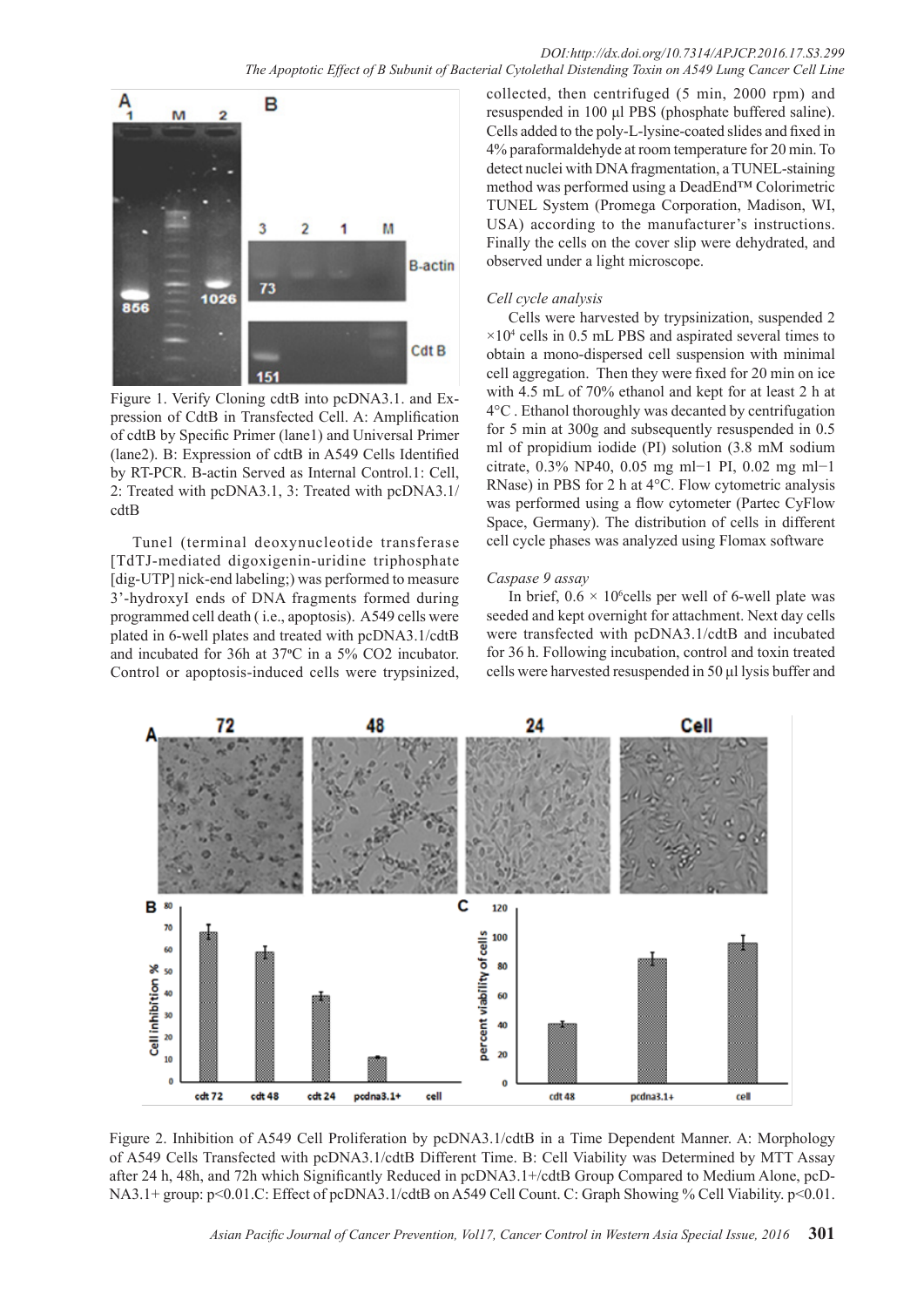#### *Hajar Yaghoobi et al*

incubated for 10 minutes. Caspase 9 activity was measured by colorimetric assay according to the manufacturer's instructions. Abcam's Caspase 9 assay Kit (Colorimetric) prepares a simple method for assaying the activity of caspase that recognize the sequence LEHD. In this assay cleavage from labeled substrate LEHD-p-NA produces chromophore p-nitroanilide (p-NA) that the p-NA light emission can be quantified using a spectrophotometer at 405 nm. The data were expressed as average percentages of the absorption.

#### *Statistical analysis*

Comparisons among different groups were performed with the Student t-test and one-way ANOVA using the SPSS software. P<0.01 was defined statistically significant.

#### **Results**

#### *Verify cloning cdtB into pcDNA3.1+ and expression of CdtB in transfected cell line*

The desired gene fragment has 830 nucleotides and it was successfully amplified and cloned into pcDNA  $3.1(+)$  vector with enzymatic digestion. The construct was confirmed by colony PCR, restriction analysis and sequencing. As shown in Figure 1, successful expression of cdtB was detected in transfected A549 cell line with pcDNA3.1/cdtB by produce cDNA from cdtB mRNA using reverse transcriptase and poly-dT primers, followed

by PCR using cdtB specific primers.

#### *The effects of the Cytolethal distending toxin (CdtB) on the morphology of the cells*

Upon the incubation of cells with toxin, for 24 h, 48h, and 72h apoptotic cells were seen. As shown in figure 2A it is also clear that the most common apoptotic morphological changes observed in cells included chromatin condensation, loss of normal shape.

#### *The effects of the Cytolethal distending toxin (c) on the A549 cell line growth and proliferation*

A549, human lung adenocarcinoma cells were assayed for cell viability after treatment with the pcDNA3.1/cdtB. The results of MTT assay and trypan blue dye revealed that transfected with pcDNA3.1/cdtB significantly reduced cell viability in time-dependent manner compared to the control groups  $(P<0.001)$  (Fig. 2B, C)

#### *Apoptosis induction by Cytolethal distending toxin (CdtB) in human lung adenocarcinoma A549 cell line*

To investigate DNA fragmentation as hallmark feature of apoptosis we studied internucleosomal DNA cleavage using DNA fragmentation analysis. In figure 3B, it appear that CdtB leads to decrease in the total genomic DNA. However, clear DNA ladder pattern was not observed in this cell line. Also, TUNEL staining revealed apoptotic cells as nuclei with considerable apoptosis was induced in transfected cells compared with (untreated cells) controls.



Figure 3. CdtB Induces Apoptosis in A549 Cells. A: Colorimetric TUNEL Assay of A549 Cells Following 36 h Treatment. In Contrast to the Untreated Cells and pcDNA3.1+ Control, Some Apoptotic Bodies (Brown Nuclei Stained) were Seen in the Transfected Cells with pcDNA3.1+/cdtB. B: Electrophoretic Analysis of Fragmented DNA. M: Ladder, 1: Control Cells, 2: pcDNA3.1+Transfected Cell, 3: pcDNA3.1+/cdtB Transfected Cell after 72h. C: Cell Cycle Analysis of A549 Cells Transfected with pcDNA3.1+/cdtB for 48h. As a Control, Cells were Transfected with pcDNA3.1+ for 48h. Cells were Fixed with Ethanol, Stained by Propidium Iodide to Quantify Cellular DNA, and 20,000 Cells were Counted.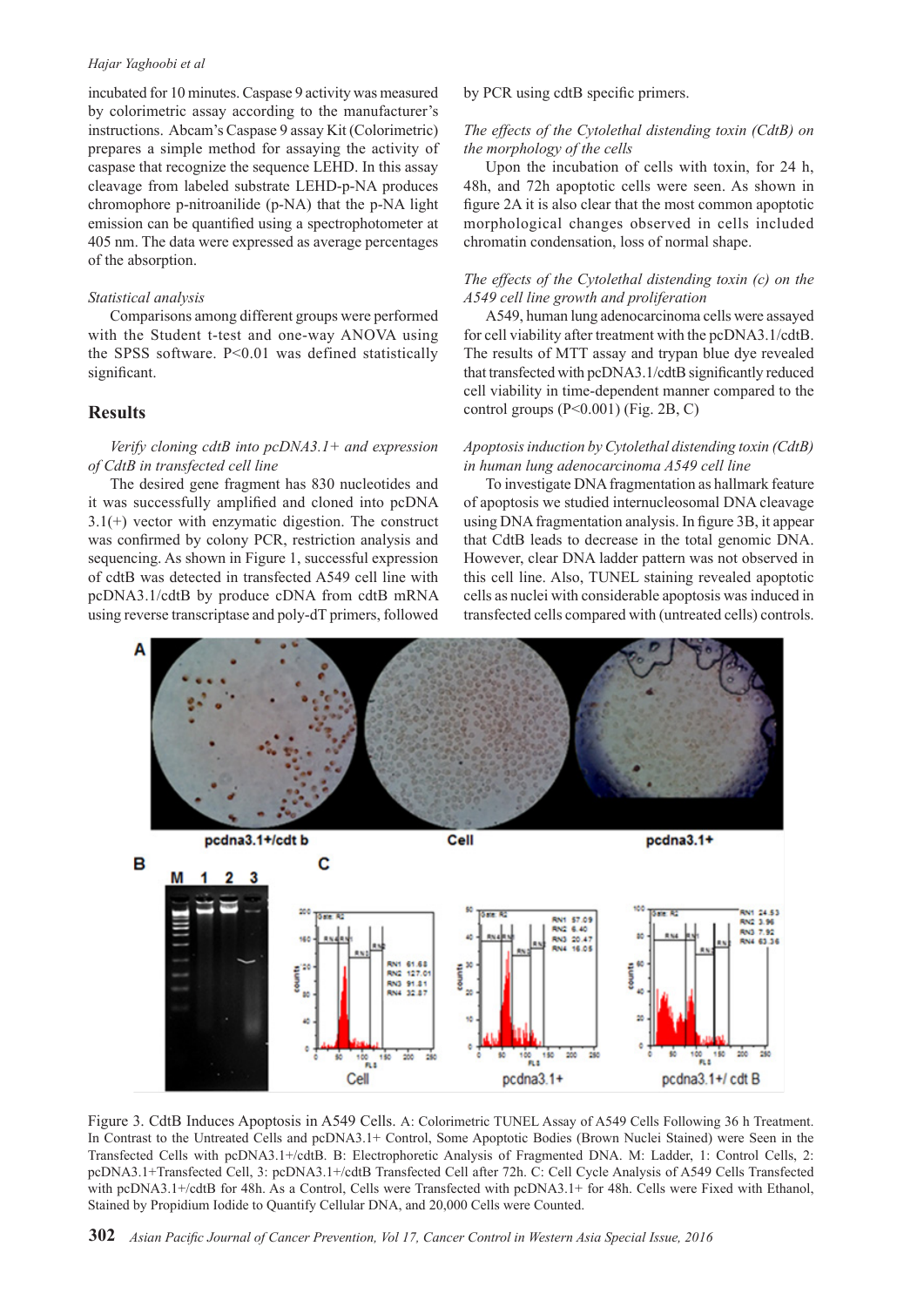

Figure 4. Changes in the Level of Caspase9 Activity at 36h after Transfection. \*\*\*: p<0.01

The DNA fragmentation analysis and TUNEL data were in agreement with the flow cytometry results. Cell apoptosis was evaluated using flow cytometric analysis. As shown in figure 3 the percentage of apoptotic cells significantly increased in the pcDNA3.1+/cdtB group (63.4%), compared to the pcDNA3.1+16.5%), or medium alone (8.2%) groups.

#### *Caspase9 mediated CdtB induced apoptosis*

We measured the changes in caspase 9 activity in A549 cell line after cdtB construct transfection. As shown in figure 4, a significant increase in activity of caspase-9 was observed cdtB transfected cells after 36 h, suggesting that subunit B is inducing apoptosis in A549 cells by intrinsic pathway via caspase-9 induction.

#### *The effect of CdtB on the cycle cycle*

The effect of CdtB on the cell cycle progression was studied in A549 cells. Propidium iodide staining demonstrated that treatment with pcDNA3.1+/cdtB induced apoptosis however without any cell cycle arrest in the G2/M phase (Figure 2). pcDNA3.1+ was used as a control showed any effect on the cell cycle and apoptosis. PI staining and flow cytometry analysis was estimated the quantification of dead cells (sub-G1) and cells in different phases of the cell cycle in the total cell population (Figure 3C).

#### **Discussion**

During the past decade, bacteria have extensively studied for their biomedical applications in cancer therapy (Bandala et al., 2013). Live and attenuated bacteria can all be antitumor agents that have been emerged as potential strategies (Bermudes et al., 2002). Furthermore, bacterial toxins are considered as one of the promising cancer treatments (Liu et al., 2014).

For example, Shiga toxin, inhibit tumor growth in mouse xenograft models (Engedal et al., 2011). Diphtheria toxin inhibits protein synthesis, resulting in cell lysis and/or induction of apoptosis (Frankel et al., 2002). Like DT, Pseudomonas exotoxin A inhibits protein synthesis that makes it a potential candidate for targeted cancer therapy (Pastan, 1997) In addition,

Clostridium perfringens enterotoxin (CPE) displays cytotoxic activity on pancreatic cancer cells and induces tumor necrosis in vivo (Michl et al., 2001). It is being investigated for colon, breast and gastric cancers (Hough et al., 2000 , Kominsky et al., 2004).

These findings have strongly recommended the application of bacterial toxins as potential cancer therapeutic agents. Previous studies examined the antitumor potential of a recombinant plasmid DNA expressing in several cancer cell lines in which successful expression of insert and the reduction of cancer growth were observed (Mizrahi et al., 2010 ,Wang et al., 2012). Therefore, in this study, attention was focused on a plasmid DNA vector-based strategy and also evaluating the effects of cdtB derived from Aggregatibacter actinomycetemcomitans on apoptosis, cell cycle, and their underlying mechanisms in A549, a human lung adenocarcinoma cell line. Some investigators have demonstrated that CdtB-associated deoxyribonuclease (DNase) activity is responsible for Cdt-induced cell cycle arrest, suggesting that DNase activity is essential for the Cdt toxicity. For example, in several studies on Cdt from A. actinomycetemcomitans, cdtA, cdtB and cdtC genes were cloned and purified and then, function of their gene products was investigated (Saiki et al., 2001 , Nishihara and Koseki, 2004). Effect of CdtB (rcdtB) protein into gingival squamous cell carcinoma cells using a BioPORTER as an in vitro system for delivery and also effects of cdtB gene transfection with sonoporation on the viability of cells confirmed apoptosis following delivery of those molecules in cells (Nishihara and Koseki, 2004 ,Yamamoto et al., 2004).Cheng-Kuo Lai et all., have attempted to use His-tagged CdtB subunit along with chitosan/heparin nanoparticle vehicle system for delivering transfected into gastric cancer cells. The findings confirmed nanoparticle–CdtB-induced cell death of gastric cancer cells due to DSBs and G2/M cell-cycle arrest, followed by apoptosis (Lai et al., 2014). In another study, Wising C et al (2010) reported that, toxic properties of replication deficient adenovirus type 5 (Ad5) vector expressing CdtB cause loss of cell viability, morphologic changes, and cell cycle arrest on HeLa cells. In the present study cdt B was successfully amplified by PCR and cloned in pcDNA  $3.1(+)$  vector with enzymatic digestion. The construct was confirmed by sequencing. The expression of cdtB in cells is detectable on the mRNA level. Decreased viability of A549 cells showed by our data from trypan blue and MTT test with clear difference between control cells and transfected cell with cdtB-expressing vector, and also TUNEL assay confirmed slightly increased numbers of apoptotic A549 cells after treatment. However, results of cell cycle analysis by flow cytometry did not show cdtB can induce G2 cell cycle arrest of A549 cells same previous study and But rather high levels induction of apoptosis and cell death in was observed. To gain insight into the molecular mechanism involved in cdtB induced apoptosis, the activation of caspase-9 was assessed in A549 cells. Our results confirmed activation of caspase-9 which causes cleave inactive procaspase-3 to active caspase-3, thereby providing a link between the mitochondria and cdt B induced apoptosis in A549 cells. The present findings

*Asian Pacific Journal of Cancer Prevention, Vol17, Cancer Control in Western Asia Special Issue, 2016* **303**